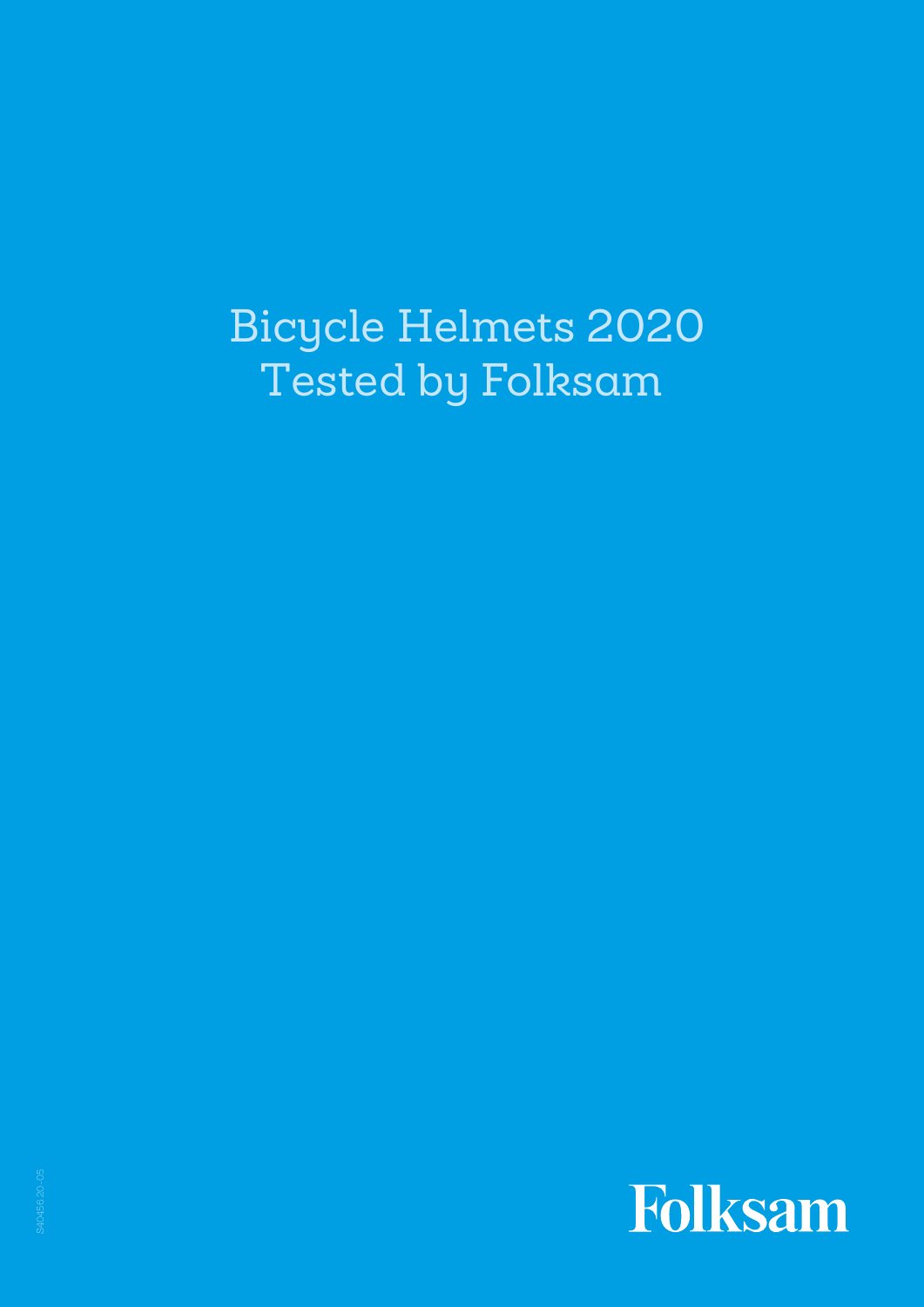# **This is why we test bicycle helmets**

Every day several cyclists sustain head injuries, which are some of the most serious injuries a cyclist can sustain. Studies from real-life crashes show that bicycle helmets are very effective in reducing serious and fatal injuries. Two out of three head injuries from bicycle accidents could have been avoided if the cyclist had worn a helmet.

We are committed to what is important to our customers and to you. When we test and recommend safe bicycle helmets we believe this can help to make your life safer and we provide tips on how to prevent serious injuries.

# **How does a bicycle helmet obtain our "Recommended" label?**

Helmets that obtain the best overall results in the bicycle helmet test by Folksam and are given our "Recommended" label. The "Recommended" symbol may only be used for products that have obtained a score at least 15% better than the median value for all tested helmets and the helmet also needs to get a better score than the median for the rotational and translational tests individually.



Helena Skyz

Helena Stigson, PhD Associate Professor Traffic Safety Research



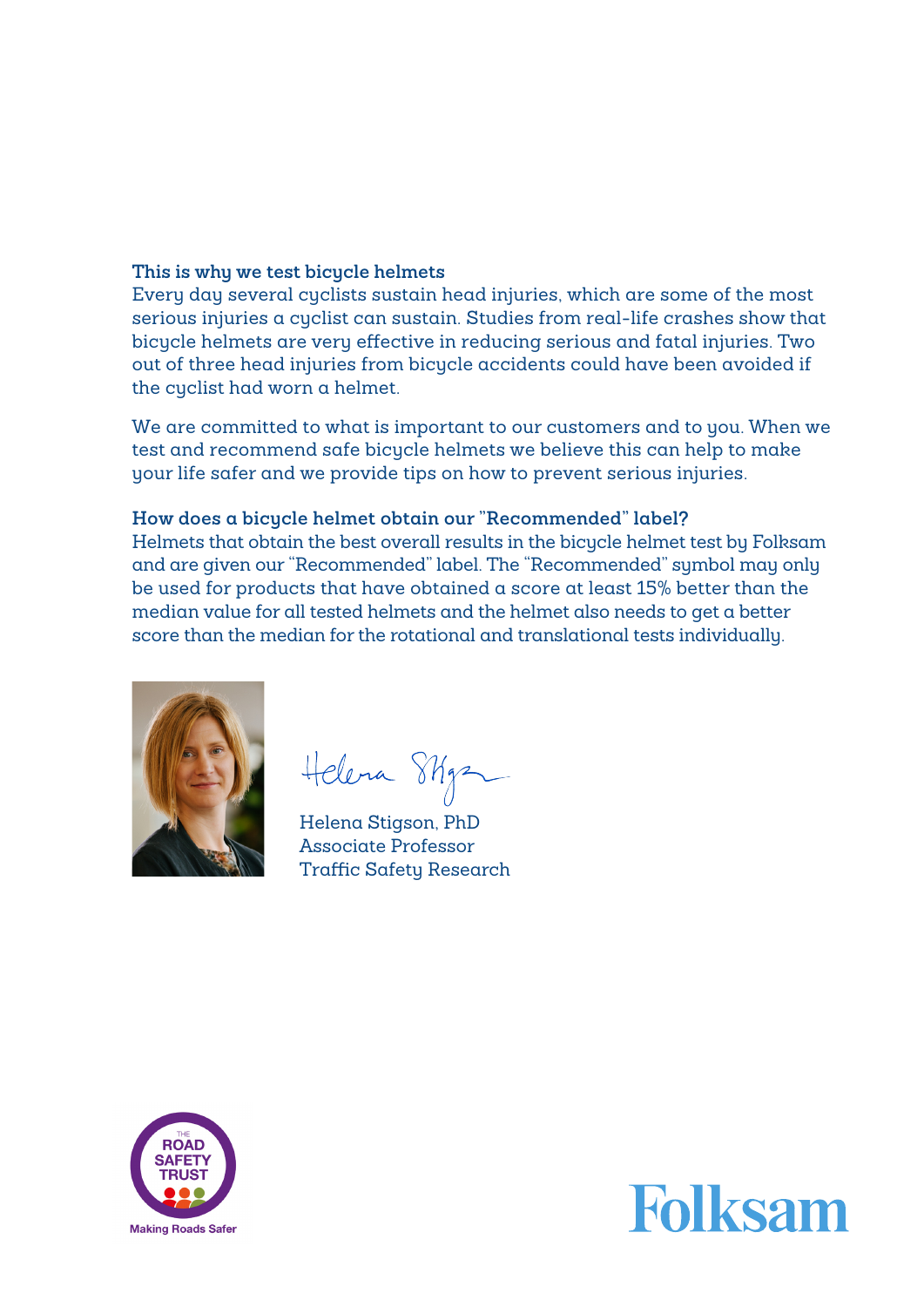# **Why is Folksam testing bicycle helmets?**

Annually in Sweden over 1000 cuclists have to visit an emergency care centre due to a head injury after a bicycle crash (Stigson 2015). For Great Britain in 2018, the road casualty statistics indicate that 4205 pedal cyclists suffered a serious injury or fatality – more than 11 per day. The hospital data for England Scotland and Wales reveal that 18,546 pedal cyclists were admitted to hospital as the result of a transport-related accident between April 2018 and March 2019. Of these, based on previous matching of hospital and police-reported data, 78 percent are likely to have sustained a head injury (Talbot et al. 2014). Thus, in Great Britain it is likely that 40 cyclists a day are admitted for head injuries. In total 70 percent of the head injuries occur in a single bicycle crash (Stigson 2015). Even though less than a fifth of the head injuries occur when a passenger car was involved, these crashes often result in the most severe injuries.

The risk of sustaining a head injury is mitigated if cyclists are using helmets. This has been demonstrated by epidemiological studies showing that bicycle helmets can reduce head injury risk by up to 69% (Olivier and Creighton 2016). All helmets included in the test are approved according to the CE standard, which means that the energy absorption of the helmets has been tested with a perpendicular impact to the helmet (EN1078 2012). This does not fully reflect the scenario in a bike accident. In a fall or a crash, the impact to the head will be oblique (Willinger et al. 2014; Fahlstedt 2015; Bland et al. 2018). The intention was to simulate this in the test since it is known that angular acceleration is the dominating cause of brain injuries. The objective of this test was to evaluate helmets sold on the European market for teenagers and adults. In total, 26 conventional bicycle helmets and one airbag helmet (Hövding 3) were selected from the Swedish and the UK market, Table 1. To ensure that a commonly used representative sample was chosen, the range of helmets available in bicycle/sports shops and in online shops were all considered. Eighteen of the conventional helmets were equipped with technologies aimed to reduce rotational acceleration (15 with MIPS (Multi-directional Impact Protection System), two with SPIN (Shearing Pad INside) and one with WaveCel).

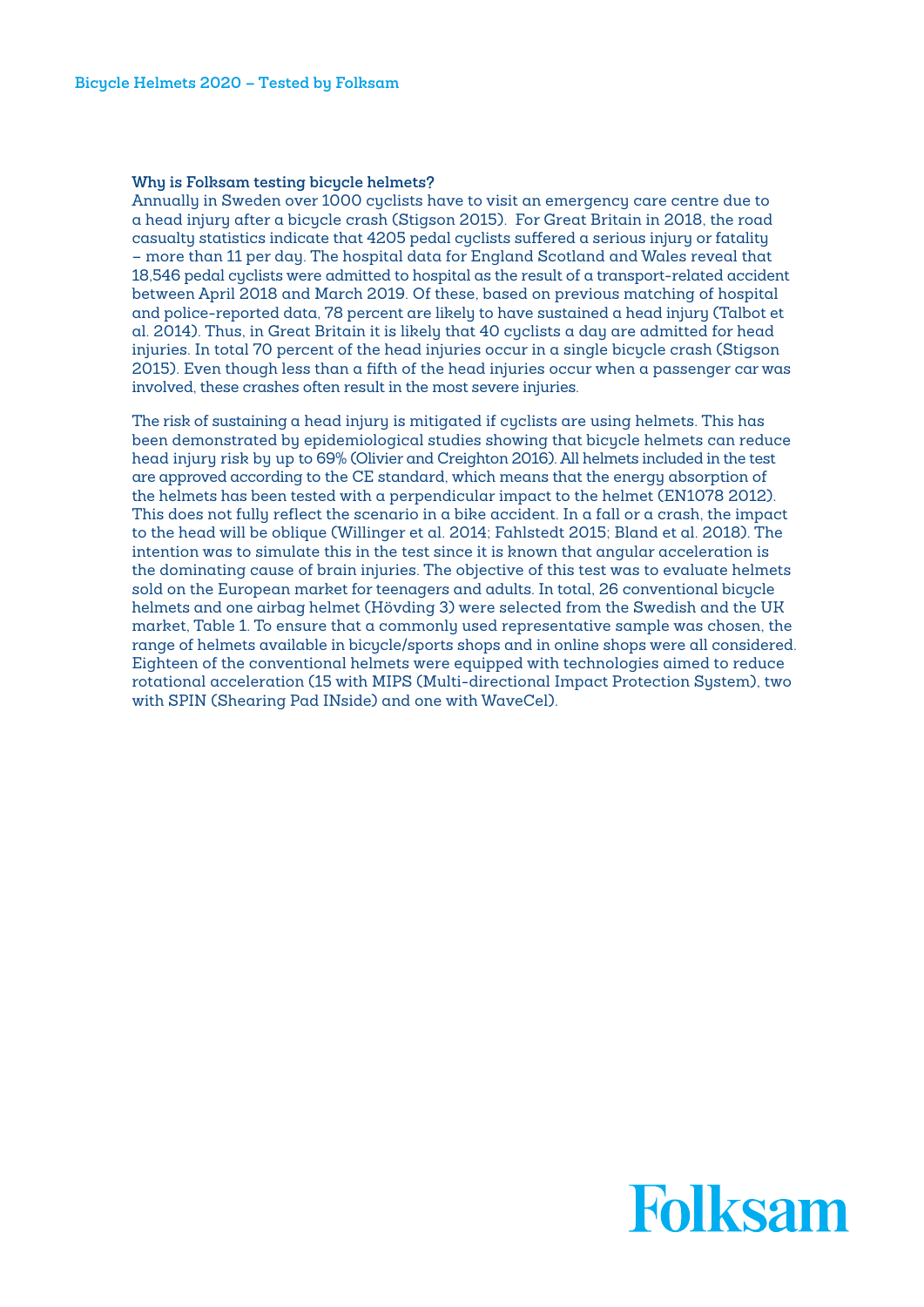*Table 1. Included helmets*

| <b>Bike helmets</b>                                | <b>Rotational</b><br><b>Technologies</b> | <b>Price (SEK)</b> | <b>Price (GBP)</b> |  |  |  |
|----------------------------------------------------|------------------------------------------|--------------------|--------------------|--|--|--|
| Abus Hyban 2                                       |                                          | 600                | £40                |  |  |  |
| <b>Bell Super Air R MIPS</b>                       | <b>MIPS</b>                              | 3000               | £275               |  |  |  |
| <b>Bell Crest Universal</b>                        |                                          | 500                | £30                |  |  |  |
| <b>Bell Trace MIPS</b>                             | <b>MIPS</b>                              | 800                | £65                |  |  |  |
| Biltema Cykelhjälm MIPS                            | <b>MIPS</b>                              | 500                |                    |  |  |  |
| Biltema Cykelhjälm                                 |                                          | 140                |                    |  |  |  |
| <b>Bontrager Solstice MIPS</b>                     | <b>MIPS</b>                              | 750                | £35                |  |  |  |
| <b>Bontrager Specter WaveCel</b>                   | <b>WaveCel</b>                           | 1700               | £130               |  |  |  |
| Closca Design Fuga                                 |                                          | 1100               | £100               |  |  |  |
| <b>Giro Caden MIPS</b>                             | <b>MIPS</b>                              | 1000               | £80                |  |  |  |
| <b>Giro Caden</b>                                  |                                          | 650                | £60                |  |  |  |
| <b>Giro QUARTER FS MIPS</b>                        | <b>MIPS</b>                              | 700                | £45                |  |  |  |
| <b>Giro Agilis MIPS</b>                            | <b>MIPS</b>                              | 1000               | £90                |  |  |  |
| <b>Halfords Commuter Helmet</b>                    |                                          | 400                | £30                |  |  |  |
| Hövding 3                                          |                                          | 3000               | £250               |  |  |  |
| <b>Lazer Blade MIPS</b>                            | <b>MIPS</b>                              | 1300               | £85                |  |  |  |
| <b>OCCANO MIPS HELMET</b>                          | <b>MIPS</b>                              | 700                |                    |  |  |  |
| POC Axion SPIN                                     | <b>SPIN</b>                              | 1600               | £125               |  |  |  |
| POC TECTAL SPIN                                    | <b>SPIN</b>                              | 2300               | £170               |  |  |  |
| Rockrider MTB ST 500                               |                                          | 350                | £18                |  |  |  |
| <b>Scott Vivo Plus MIPS</b>                        | <b>MIPS</b>                              | 1600               | £85                |  |  |  |
| <b>SMITH Convoy MIPS</b>                           | <b>MIPS</b>                              | 750                | £65                |  |  |  |
| <b>Specialized Ambush</b><br><b>ANGI MIPS</b>      | <b>MIPS</b>                              | 2200               | £130               |  |  |  |
| <b>Specialized S-Works</b><br>Prevail II ANGI MIPS | <b>MIPS</b>                              | 3200               | £170               |  |  |  |
| <b>Sweet Protection</b><br><b>Outrider MIPS</b>    | <b>MIPS</b>                              | 1500               | £140               |  |  |  |
| <b>Tec Quadriga MIPS</b>                           | <b>MIPS</b>                              | 1600               |                    |  |  |  |
| Van Rysel RoadR 900                                |                                          | 550                | £40                |  |  |  |

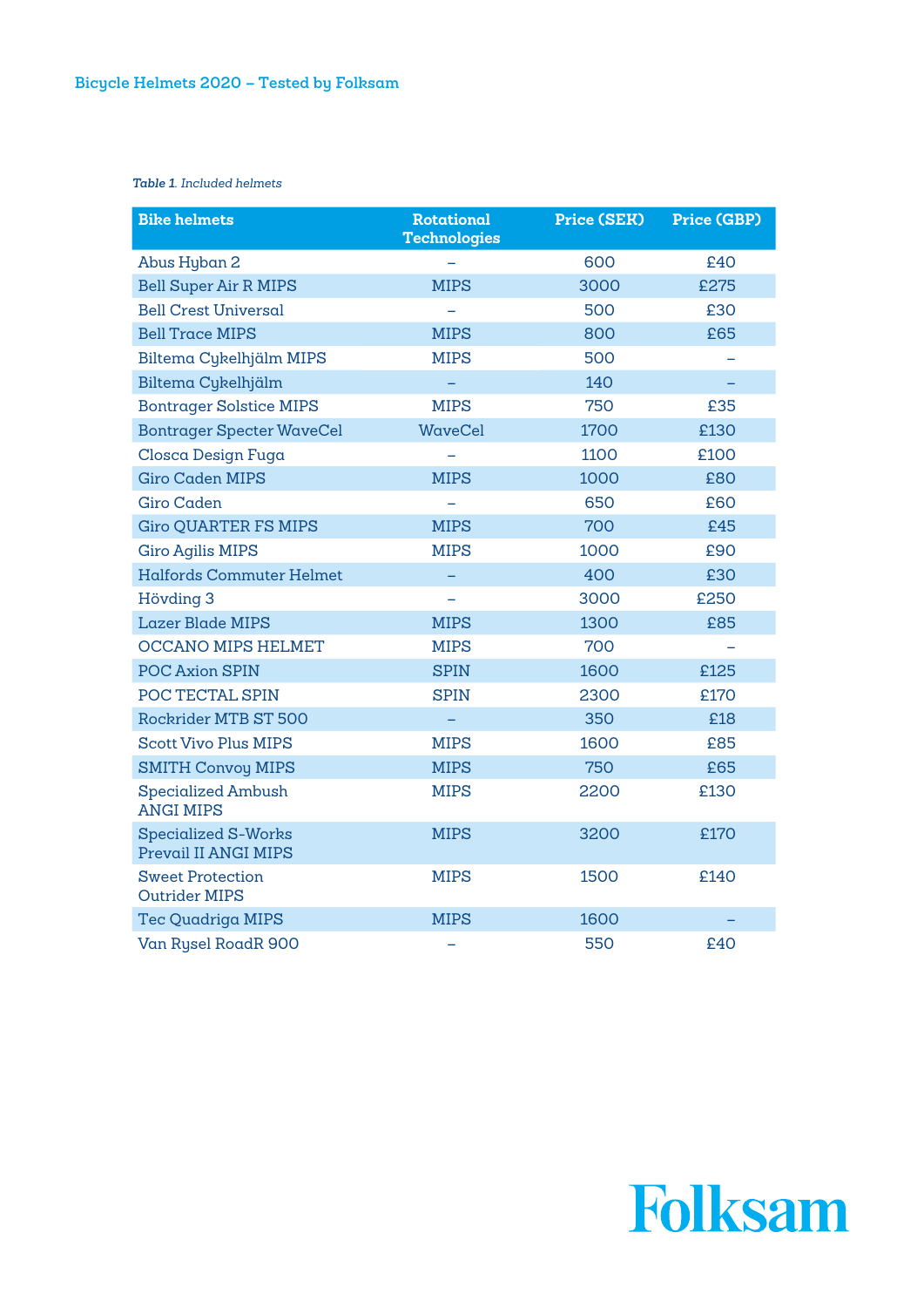# **Method**

Five physical tests were conducted, two shock absorption tests with straight perpendicular impact and three oblique impact tests (Table 2). The tests were performed by Research Institutes of Sweden (RISE), which is accredited for testing and certification in accordance with the European standard. Computer simulations were subsequently carried out to evaluate the risk for concussion.

# **Shock Absorption Test**

The helmet was dropped from a height of 1.5 m to a horizontal surface according to the European standard (EN1078 2012), which sets a maximum acceleration of 250 g. The shock absorption test is included in the test standard for helmets, in contrast to the oblique tests. The helmet was impacted at two different locations. One at the top of the head and one at the side of the head, see Table 2.

# **Oblique Tests**

The helmeted head was dropped against a 45° inclined anvil with friction similar to asphalt (grinding paper Bosch quality 40). The impact speed was 6.25m/s. The Hybrid III dummy head was used without an attached neck. Two helmets were tested in each test configuration to minimize variations. The test set-up used in the present study corresponds to a proposal from the CEN Working Group's 11 "Rotational test methods" (Willinger et al. 2014).

# **Computer Simulations with FE Model of the Brain**

Computer simulations were carried out for all oblique impact tests. The simulations were conducted by KTH (Royal Institute of Technology) in Stockholm, Sweden, using an FE model that has been validated against cadaver experiments (Kleiven and Hardy 2002; Kleiven 2006) and against real-world accidents (Kleiven 2007; Patton et al. 2013). It has been shown that a strain above 26% corresponds to a 50% risk for concussion (Kleiven and Hardy 2002). As input into the FE model, X, Y and Z rotation and translational acceleration data from the experimental testing were used. The FE model of the brain used in the tests is described by Kleiven (Kleiven 2006; Kleiven 2007).

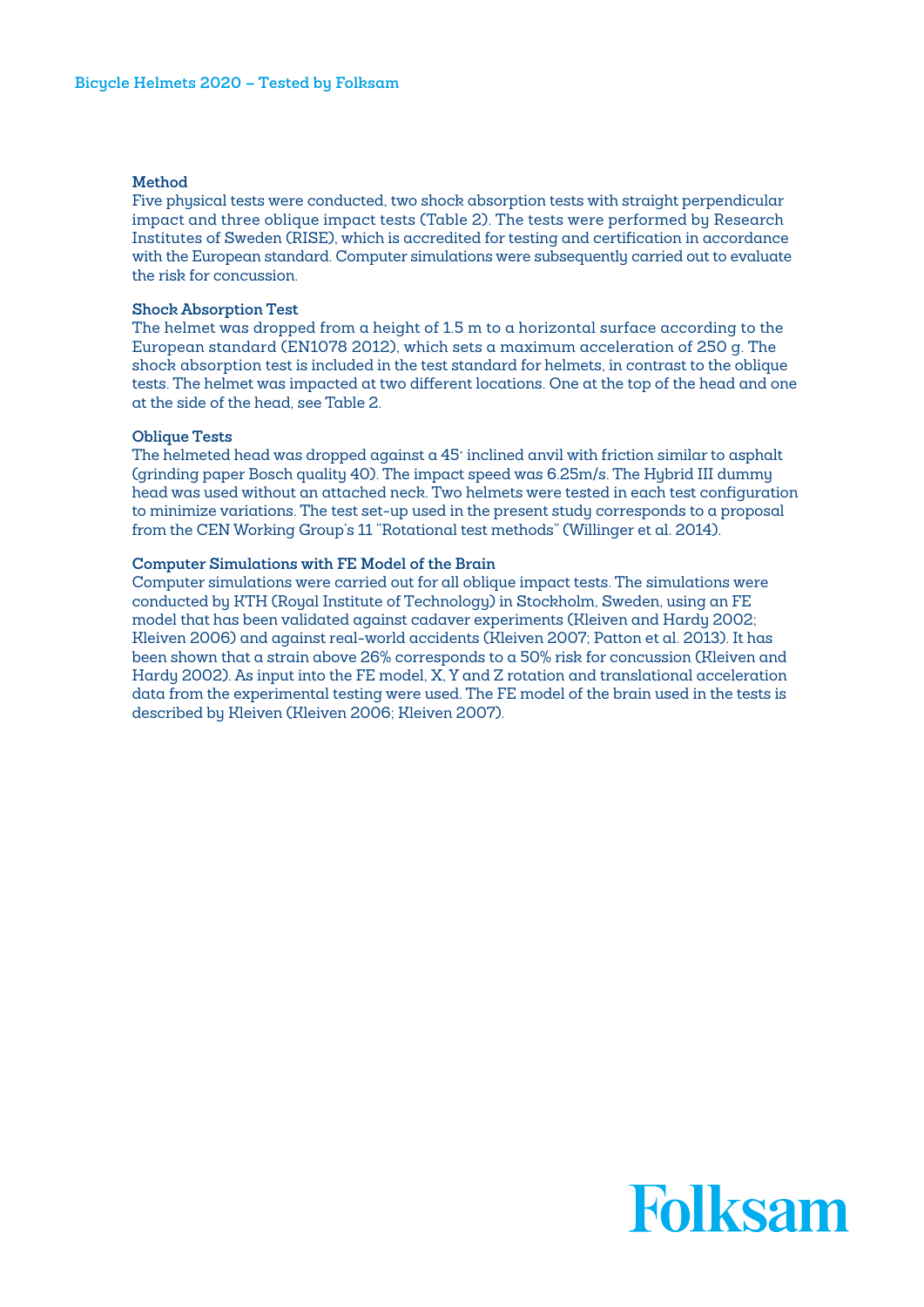*Table 2. Included tests*

# **Included test**

Shock Absorption Test (EN 1078) *The helmet was dropped from a height of 1.5 m to a horizontal surface correlated to the European Standard EN1077 test protocol. The ISO head form was used, and the helmets were tested in a temperature of 18°C. The head was impacted at two different locations. One at the top of the head and one at the side of the head, see figure. Velocity 4.7 m/s.*

Oblique Impact – Rotation around X-axis *Contact point on the side of the helmet resulting in a rotation around X-axis. Initial position of the headform X-, Y- and Z-axis 0° Hybrid III 50th percentile Male Dummy head form was used. Velocity 6.3 m/s*

Oblique Impact – Rotation around Y-axis *Contact point on the upper part of the helmet resulting in a rotation around Y-axis. Initial position of the headform X-, Y- and Z-axis 0° Hybrid III 50th percentile Male Dummy head form was used. Velocity 6.3 m/s*

Oblique Impact – Rotation around Z-axis *Contact point on the upper part of the helmet resulting in a rotation around Y-axis. Initial position of the headform X- and Z-axis 0° and 65° around Y-axis. Hybrid III 50th percentile Male Dummy head form was used. Velocity 6.3 m/s*

#### Computer Simulations

*Computer simulations were carried out for all oblique impact tests. As input into the FE model, the measured rotational and translational accelerations from the HIII head in the three tests above were used. A strain above 26% corresponds to a 50% risk for concussion.* 

\*When testing the Hövding 3, both in the shock absorption tests and in the three oblique tests, an anvil with larger dimensions was used. The reason was that if Hövding 3 had been tested against the anvil used for a conventional helmet, there was a risk it could get in contact with the sharp edges of the anvil. The Hövding 3 was pre-inflated and had a pressure of 0.56 bar.











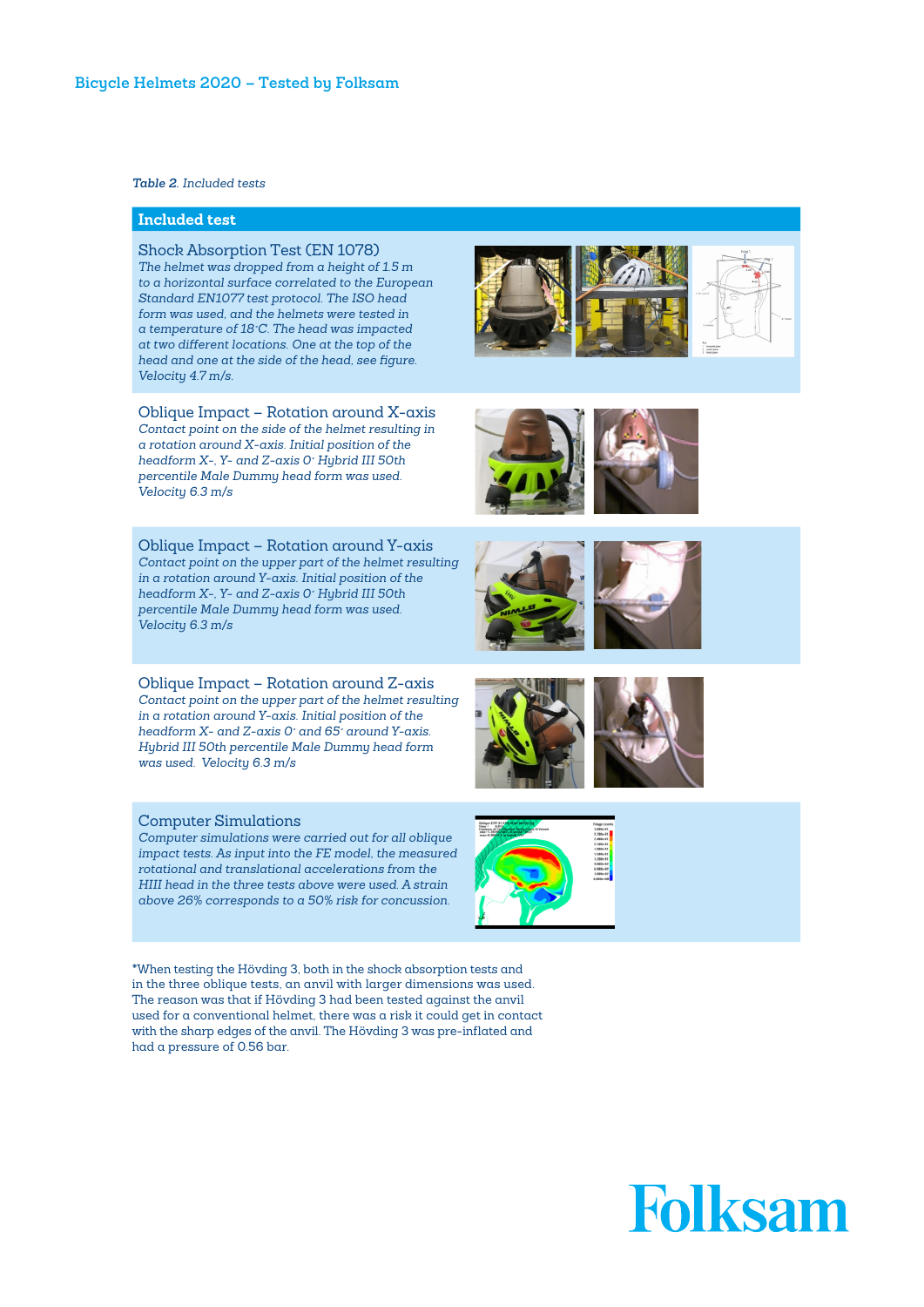# **Rating of Helmets**

The safety level of a helmet was rated relative to the average test result for all helmets tested (by comparing with the median value). Since the most common brain injuries often occur in oblique impacts the three oblique tests influenced the rating to a greater extent. The overall result was calculated according to the equation below, where T1 and T2 are the relative results in shock absorption and T3-5 are the relative results in the oblique impact tests. To obtain the best overall result and thereby be awarded our "Recommended" label, the helmet needs to perform better than the median in both the shock absorption test and the oblique impact test.

$$
\frac{T_1 + T_2}{2} + \frac{2 * (T_3 + T_4 + T_5)}{3}
$$

# **Results**

In total eight helmets obtained the Folksam "Recommended" label: Hövding 3, Biltema Cykelhjälm MIPS, Tec Quadriga MIPS, Scott Vivo Plus MIPS, Bell Super Air R MIPS, Bontrager Specter WaveCel, OCCANO MIPS HELMET and Specialized S-Works Prevail II/ ANGI MIPS, Table 3. These helmets performed 18-76% better than the average helmet. The Hövding 3 head protector, which protects the head with an airbag in the event of an accident, obtained the overall best result. All seven conventional bicycle helmets are fitted with systems (Multi-directional Impact Protection System, MIPS or WaveCel) aimed at reducing rotational energy.

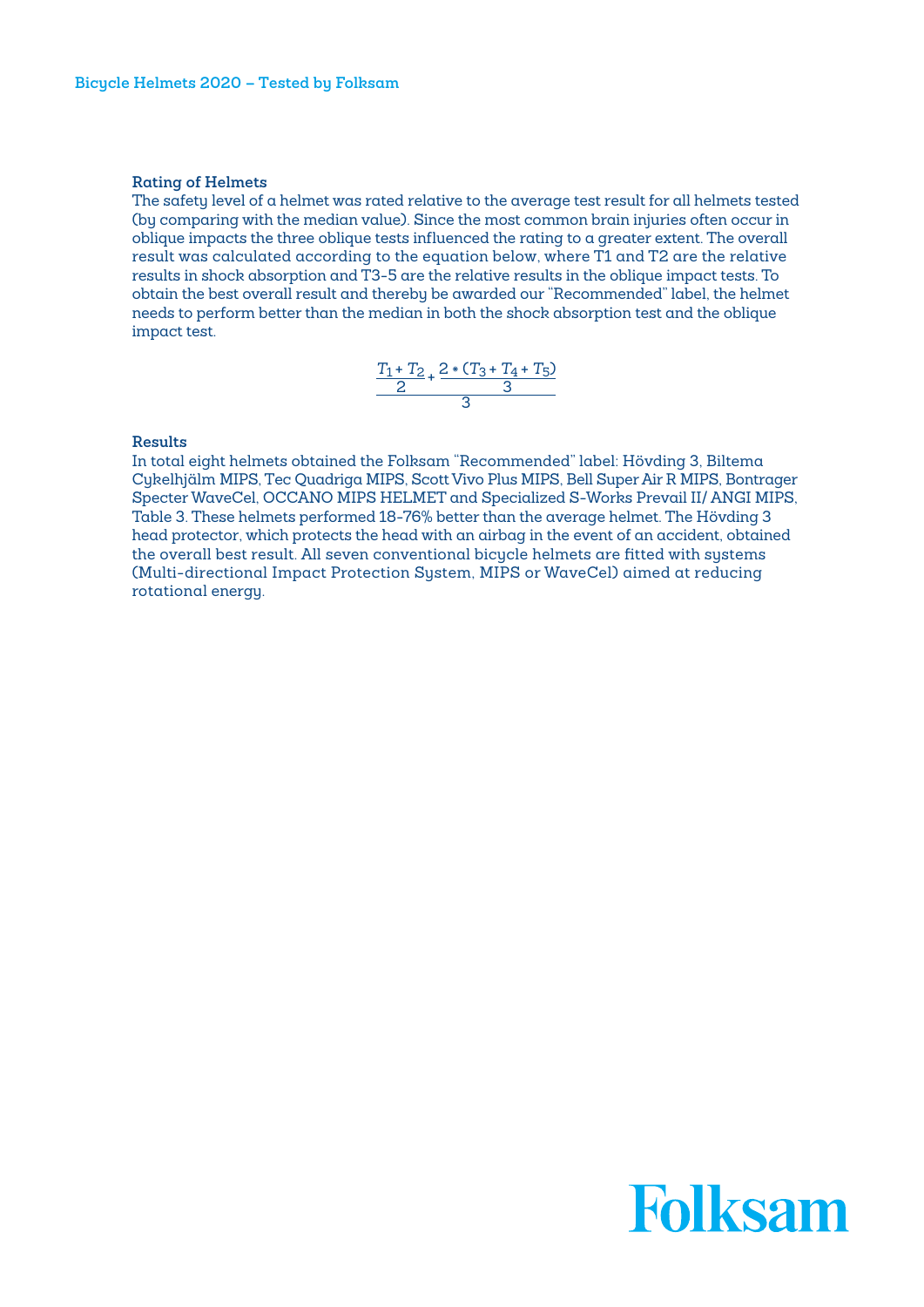*Table 3. Overall results*

| Helmets 2020                             | <b>Overall result</b> | Folksam<br>Recommended |
|------------------------------------------|-----------------------|------------------------|
| Abus Hyban 2                             | $-13%$                |                        |
| <b>Bell Crest Universal</b>              | $-36%$                |                        |
| <b>Bell Super Air R MIPS</b>             | 19%                   | Recommended            |
| <b>Bell Trace MIPS</b>                   | 20%*                  |                        |
| Biltema Cykelhjälm                       | $-10%$                |                        |
| Biltema Cykelhjälm MIPS                  | 37%                   | Recommended            |
| <b>Bontrager Solstice MIPS</b>           | 15%*                  |                        |
| <b>Bontrager Specter WaveCel</b>         | 18%                   | Recommended            |
| Closca Design Fuga                       | $-6%$                 |                        |
| <b>Giro Agilis MIPS</b>                  | $-8%$                 |                        |
| <b>Giro Caden</b>                        | $-37%$                |                        |
| <b>Giro Caden MIPS</b>                   | $-13%$                |                        |
| <b>Giro QUARTER FS MIPS</b>              | $-1%$                 |                        |
| <b>Halfords Commuter Helmet</b>          | $-33%$                |                        |
| Hövding 3                                | 76%                   | Recommended            |
| <b>Lazer Blade MIPS</b>                  | 15%*                  |                        |
| <b>OCCANO MIPS HELMET</b>                | 18%                   | Recommended            |
| POC Axion SPIN                           | 3%                    |                        |
| POC TECTAL SPIN                          | $-13%$                |                        |
| Rockrider MTB ST 500                     | $-12%$                |                        |
| <b>Scott Vivo Plus MIPS</b>              | 22%                   | Recommended            |
| <b>SMITH Convoy MIPS</b>                 | $-17%$                |                        |
| Specialized Ambush ANGI MIPS             | $-4%$                 |                        |
| Specialized S-Works Prevail II ANGI MIPS | 18%                   | Recommended            |
| <b>Sweet Protection Outrider MIPS</b>    | 3%                    |                        |
| <b>Tec Quadriga MIPS</b>                 | 23%                   | Recommended            |
| Van Rysel RoadR 900                      | $-14%$                |                        |

\* The helmet performed higher than the median in the shock absorption test.

All helmets scored lower than 250 g in resultant acceleration in the shock absorption test (Figure 1). The lowest values were measured for Hövding 3 (40 g) and Specialized S-Works Prevail II ANGI MIPS (126 g). The Hövding 3 performed at least three times better than all the other conventional helmets (40 g vs. other helmets that were around 171 g).

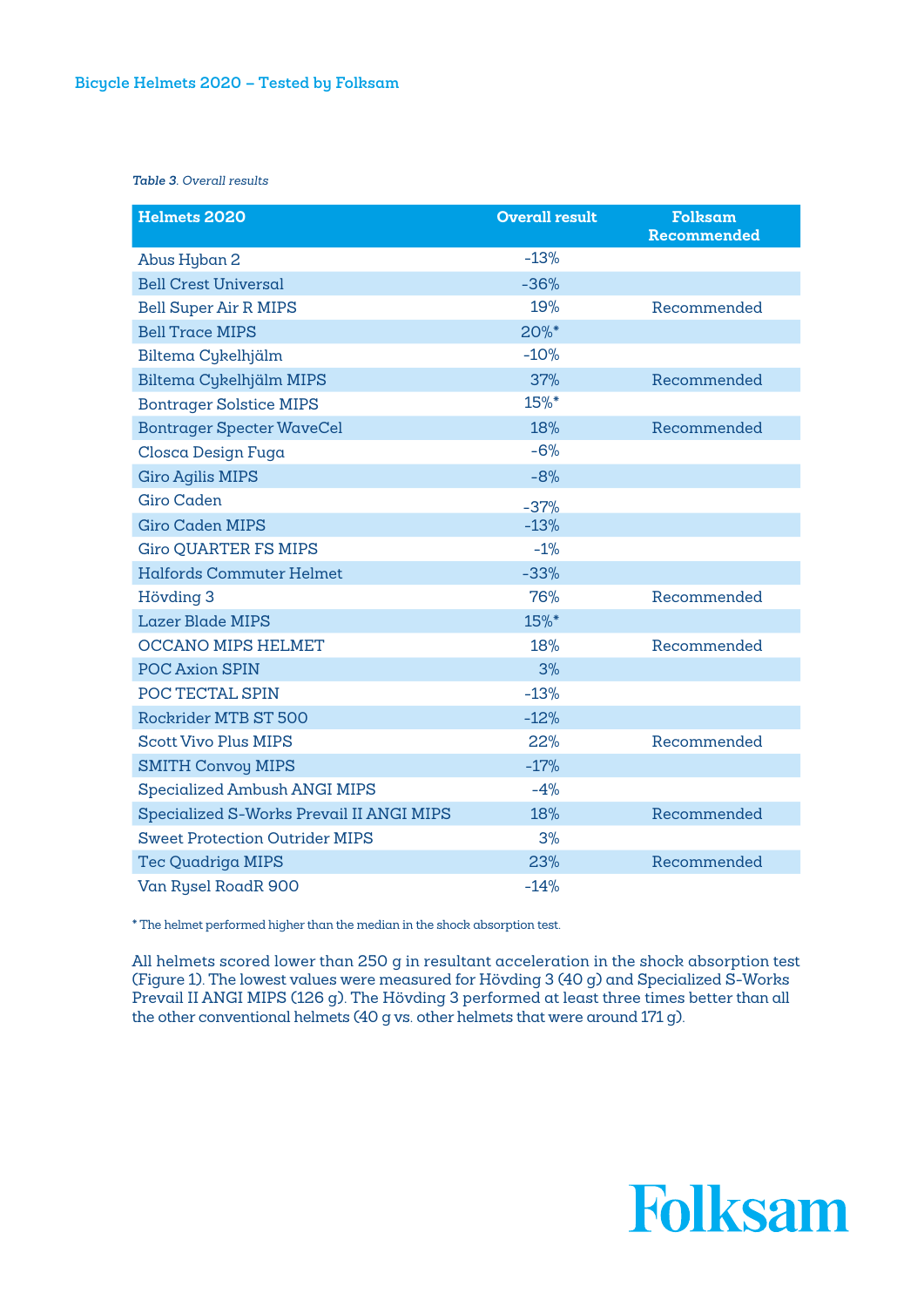

# T.Acceleration (g)

*Figure 1. Shock Absorption measuring linear acceleration* 

Table 4 shows the tests that reflect the helmet's protective performance in a bike accident with oblique impact to the head (rotation around the X-axis, Y-axis and Z-axis). The simulations indicated that the strain in the grey matter of the brain during oblique impacts could vary between helmets, from 12% to 32%. In total four helmets got a result that was below the threshold for a 50% risk of concussion in all the three tests. In general, helmets equipped with systems aiming to reduce energy performed better than the others.

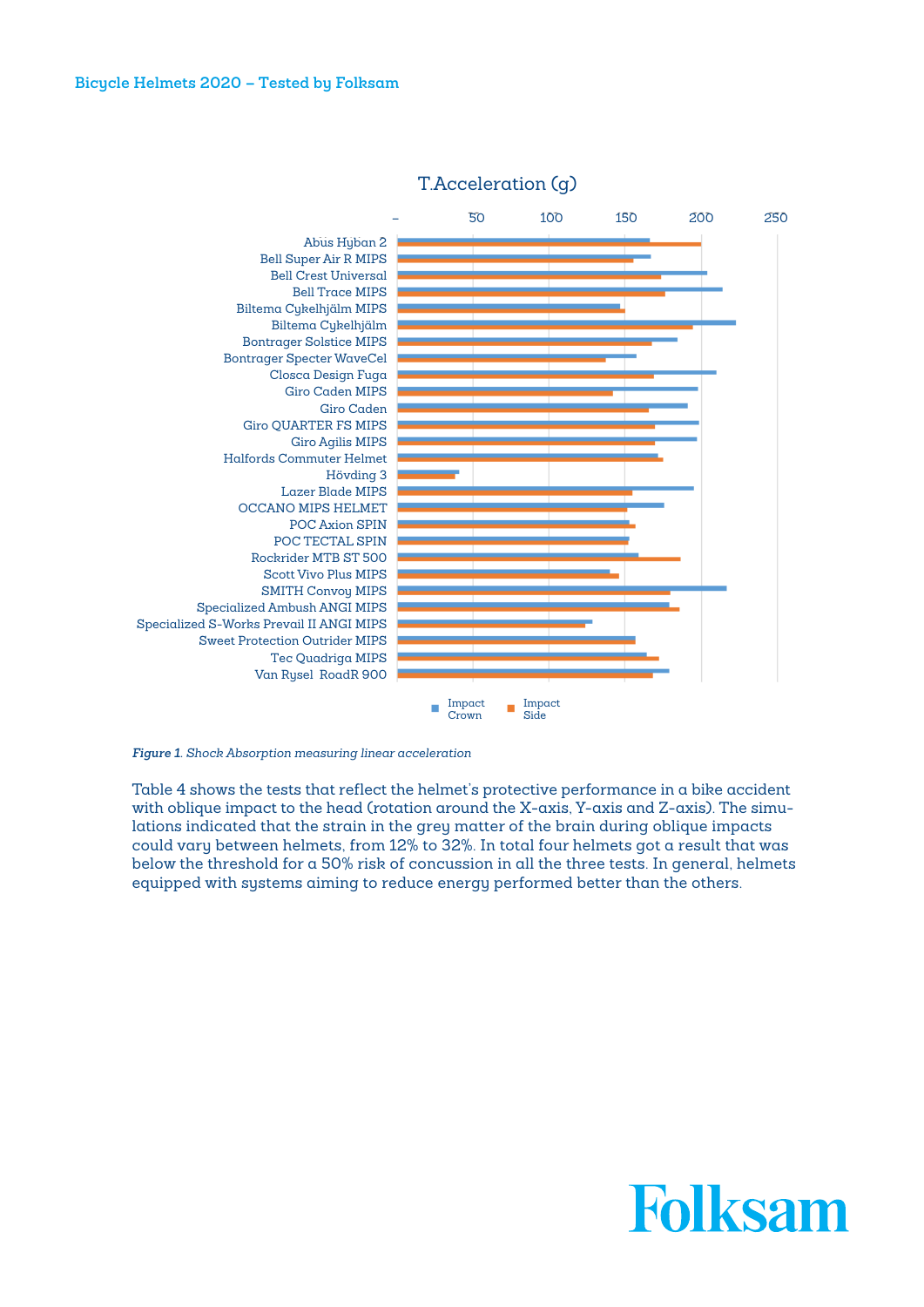# *Table 4. Oblique tests (rotation around the X, Y and Z-axis)*

|                                                           | <b>Oblique Impact A (X-Axis)</b> |                                 |                |      |                           | <b>Oblique Impact B (Y-Axis)</b> |       |                                 |                 |      |                           | <b>Oblique Impact C (Z)</b>  |                |                                 |                 |      |               |                              |
|-----------------------------------------------------------|----------------------------------|---------------------------------|----------------|------|---------------------------|----------------------------------|-------|---------------------------------|-----------------|------|---------------------------|------------------------------|----------------|---------------------------------|-----------------|------|---------------|------------------------------|
| <b>Bicycle Helmet</b>                                     | [g]                              | T. ACC. R. ACC.<br>[rad $/s2$ ] | R.V<br>[rad/s] |      | <b>BrIC</b> Strain<br>[%] | Risk of<br>Concussion<br>[%]     | [g]   | T. ACC. R. ACC.<br>[ $rad/s2$ ] | R. V<br>[rad/s] |      | <b>BrIC</b> Strain<br>[%] | Risk of<br>Concussion<br>[%] | T. ACC.<br>[g] | R. ACC.<br>[ $\text{rad/s}^2$ ] | R. V<br>[rad/s] | BrIC | Strain<br>[%] | Risk of<br>Concussion<br>[%] |
| <b>Abus Hyban 2</b>                                       | 138,3                            | 5754                            | 27,0           | 0,46 | 22                        | 34                               | 127,3 | 6883                            | 32,1            | 0,60 | 33                        | 69                           | 122,3          | 5828                            | 29,4            | 0,66 | 36            | 78                           |
| <b>Bell Crest Universal</b>                               | 137,1                            | 8343                            | 33,1           | 0,55 | 30                        | 59                               | 126,5 | 8548                            | 35,8            | 0,66 | 38                        | 82                           | 120,0          | 6330                            | 30,5            | 0,67 | 35            | 75                           |
| <b>Bell Super Air R MIPS</b>                              | 105,0                            | 4108                            | 24.3           | 0,42 | 17                        | 22                               | 120,9 | 4632                            | 25.2            | 0.48 | 22                        | 36                           | 113,8          | 4565                            | 23,9            | 0,56 | 30            | 61                           |
| <b>Bell Trace MIPS</b>                                    | 126,7                            | 4448                            | 17,1           | 0,28 | 13                        | 14                               | 127,2 | 4730                            | 22.3            | 0.41 | 20                        | 29                           | 107.9          | 4768                            | 22.3            | 0,48 | 31            | 63                           |
| Biltema Cykelhjälm                                        | 125,3                            | 7163                            | 25.2           | 0,44 | 22                        | 33                               | 113,3 | 6026                            | 28,2            | 0,52 | 28                        | 53                           | 108,7          | 6013                            | 31,8            | 0,70 | 35            | 75                           |
| Biltema Cykelhjälm<br><b>MIPS</b>                         | 132,1                            | 5081                            | 18,3           | 0,33 | 15                        | 17                               | 117.7 | 3641                            | 17.5            | 0.33 | 15                        | 16                           | 133,3          | 4814                            | 18,8            | 0,38 | 26            | 48                           |
| <b>Bontrager Solstice MIPS</b>                            | 124,2                            | 4707                            | 19,6           | 0,33 | 15                        | 18                               | 112,8 | 5620                            | 28,2            | 0.52 | 27                        | 50                           | 114,3          | 5268                            | 22.5            | 0,50 | 29            | 56                           |
| <b>Bontrager Specter</b><br><b>WaveCel</b>                | 111,3                            | 4810                            | 19,5           | 0.35 | 16                        | 18                               | 91,7  | 4117                            | 26,5            | 0,50 | 23                        | 37                           | 105,5          | 6027                            | 29.3            | 0,68 | 36            | 78                           |
| Closca Design Fuga                                        | 139,6                            | 6223                            | 26,5           | 0,43 | 21                        | 33                               | 138,8 | 7236                            | 31,8            | 0,60 | 31                        | 65                           | 114,8          | 5345                            | 26,7            | 0,58 | 30            | 62                           |
| <b>Giro Caden MIPS</b>                                    | 112,0                            | 6277                            | 28,1           | 0,45 | 25                        | 44                               | 123,9 | 6418                            | 28,8            | 0.54 | 27                        | 52                           | 107.9          | 5804                            | 26,3            | 0.57 | 35            | 76                           |
| <b>Giro Caden</b>                                         | 131,2                            | 9526                            | 32,9           | 0.52 | 30                        | 60                               | 121,1 | 7889                            | 37.8            | 0,70 | 37                        | 79                           | 111,4          | 7473                            | 32,5            | 0,73 | 40            | 86                           |
| <b>Giro QUARTER FS MIPS</b>                               | 125,5                            | 6075                            | 23,1           | 0.39 | 19                        | 26                               | 121,3 | 7135                            | 29,4            | 0,55 | 29                        | 57                           | 106,1          | 5626                            | 29.4            | 0.65 | 37            | 81                           |
| <b>Giro Agilis MIPS</b>                                   | 132,3                            | 6101                            | 23,8           | 0.38 | 19                        | 27                               | 113,2 | 6479                            | 31,8            | 0.59 | 31                        | 63                           | 107.7          | 6260                            | 32,5            | 0,70 | 40            | 85                           |
| Halfords<br><b>Commuter Helmet</b>                        | 126,2                            | 9430                            | 37,6           | 0,60 | 35                        | 75                               | 109,6 | 6077                            | 30,9            | 0,57 | 30                        | 61                           | 112.1          | 5917                            | 28,9            | 0,65 | 32            | 67                           |
| <b>Hövding 3</b>                                          | 33,1                             | 1456                            | 21.3           | 0,38 | 12                        | 12                               | 29.5  | 1708                            | 15,9            | 0,28 | 11                        | 12                           | 27,0           | 2703                            | 16,5            | 0.31 | 11            | 11                           |
| <b>Lazer Blade MIPS</b>                                   | 120,3                            | 5408                            | 24.1           | 0,41 | 19                        | 27                               | 129,8 | 6274                            | 25,9            | 0.48 | 24                        | 42                           | 116.1          | 4171                            | 20,4            | 0.47 | 26            | 47                           |
| <b>OCCANO MIPS HELMET</b>                                 | 129,6                            | 4367                            | 14,4           | 0,27 | 12                        | 12                               | 101.1 | 5019                            | 26,3            | 0,50 | 25                        | 43                           | 109,6          | 5981                            | 28,7            | 0,66 | 36            | 77                           |
| <b>POC Axion SPIN</b>                                     | 118,7                            | 6514                            | 30,0           | 0,53 | 24                        | 40                               | 122,4 | 5953                            | 28,8            | 0.53 | 28                        | 53                           | 99,6           | 4760                            | 23.1            | 0,52 | 28            | 54                           |
| <b>POC Tectal SPIN</b>                                    | 122.2                            | 6737                            | 30.9           | 0,55 | 26                        | 46                               | 105.6 | 5953                            | 34.4            | 0.63 | 32                        | 67                           | 104.0          | 5727                            | 27.7            | 0.63 | 34            | 72                           |
| <b>Rockrider MTB ST 500</b>                               | 133.6                            | 8703                            | 25.5           | 0,44 | 23                        | 37                               | 136,2 | 8010                            | 33,8            | 0,62 | 34                        | 73                           | 111.8          | 5761                            | 25.3            | 0,60 | 33            | 70                           |
| <b>Scott Vivo Plus MIPS</b>                               | 116.3                            | 4862                            | 18,7           | 0,33 | 16                        | 18                               | 106,4 | 5014                            | 24,6            | 0.46 | 23                        | 38                           | 108.7          | 5162                            | 25.6            | 0.59 | 33            | 70                           |
| <b>SMITH Convoy MIPS</b>                                  | 148,6                            | 7084                            | 26,8           | 0.48 | 24                        | 42                               | 117.9 | 6874                            | 32.4            | 0,60 | 32                        | 66                           | 106,5          | 5738                            | 26.1            | 0,61 | 33            | 69                           |
| <b>Specialized Ambush</b><br><b>ANGI MIPS</b>             | 119,1                            | 5755                            | 25,9           | 0,43 | 21                        | 32                               | 114,0 | 5999                            | 29,5            | 0,55 | 29                        | 56                           | 105,7          | 5360                            | 26.1            | 0,57 | 34            | 71                           |
| <b>Specialized S-Works</b><br><b>Prevail II ANGI MIPS</b> | 105.3                            | 4679                            | 21.4           | 0.36 | 18                        | 24                               | 80,3  | 3465                            | 26,5            | 0.49 | 23                        | 38                           | 81,2           | 6033                            | 30,4            | 0,66 | 37            | 80                           |
| <b>Sweet Protection</b><br><b>Outrider MIPS</b>           | 103.5                            | 7275                            | 29.2           | 0,48 | 25                        | 44                               | 97,5  | 4527                            | 24,4            | 0,45 | 23                        | 38                           | 93.3           | 4982                            | 24,4            | 0,55 | 30            | 62                           |
| <b>Tec Quadriga MIPS</b>                                  | 105,9                            | 4714                            | 16,7           | 0.32 | 13                        | 14                               | 100,2 | 5207                            | 27,9            | 0.52 | 25                        | 45                           | 120,5          | 4523                            | 18,9            | 0.39 | 26            | 49                           |
| Van Rysel RoadR 900                                       | 128.7                            | 5931                            | 27,4           | 0,47 | 23                        | 36                               | 127,4 | 7720                            | 34,9            | 0,65 | 34                        | 74                           | 106.2          | 6238                            | 27,6            | 0.59 | 36            | 77                           |
| Mean                                                      | 120,4                            | 5983                            | 24.8           | 0,42 | 21                        | 32                               | 112,4 | 5821                            | 28,6            | 0,53 | 27                        | 52                           | 106,5          | 5451                            | 26.1            | 0.58 | 32            | 67                           |
| <b>Median</b>                                             | 125.3                            | 5931                            | 25.2           | 0.43 | 21                        | 32                               | 117.7 | 5999                            | 28.8            | 0.5  | 30                        | 53                           | 108.7          | 5727                            | 26.3            | 0.6  | 30            | 70                           |
| Min                                                       | 33,1                             | 1456                            | 14,4           | 0,27 | 12                        | 12                               | 29,5  | 1708                            | 15,9            | 0,28 | 12                        | 12                           | 27,0           | 2703                            | 16,5            | 0.31 | 12            | 11                           |
| Max                                                       | 148.6                            | 9526                            | 37.6           | 0.60 | 35                        | 75                               | 138.8 | 8548                            | 37.8            | 0.70 | 35                        | 82                           | 133.3          | 7473                            | 32.5            | 0.73 | 35            | 86                           |

# Folksam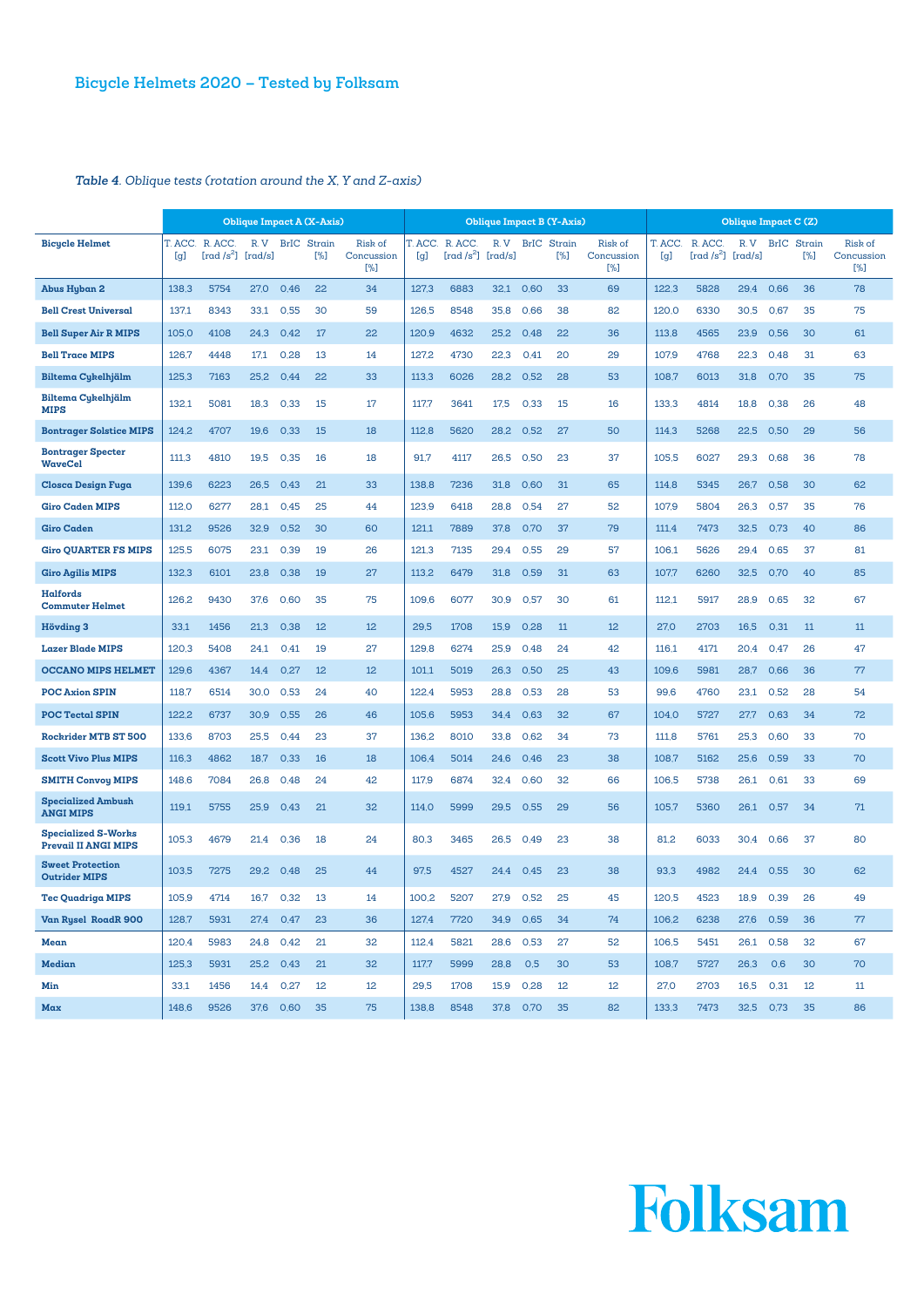# **Discussion**

With the aim to guide consumers to buy the safest bicycle helmets and to influence helmet design and the safety standard of helmets, this test series was conducted by Folksam Insurance Group in Sweden with funding support from the Road Safety Trust in the UK. Our hope is that more organisations will be able to join future test series. A large international consumer test consortium has the potential to effectively raise the safety standard of helmets. Folksam initiated consumer tests of bicycle helmets in 2012 because the certification test standards of helmets are not sufficient, as it does not cover the helmets' capacity to reduce rotational acceleration, i.e., when the head is exposed to rotation due to the impact. In the current European certification tests, however, only the energy absorption in a perpendicular impact is evaluated, with the helmet being dropped straight onto a flat anvil and onto a kerbstone anvil. The pass-fail criteria used in the test standard is relatively high (250 g), mainly with a focus on avoiding skull fractures. However, concussion occurs in many bicycle accidents, often as a result of the brain being subjected/exposed to rotational forces in the event of either direct or indirect forces towards the head. In general, 8% of concussions result in long term or permanent sumptoms, such as memory disorders, headaches and other neurological symptoms. This clearly shows the importance of preventing these injuries. Therefore, an improved test method, including oblique impacts, was used to also mirror a common bicycle accident where the cyclist falls to the ground, striking the head at an angle creating a rotation of the head, with concussion as a common injury outcome.

The present study provides evidence of the relevance of including rotational acceleration in consumer tests and legal requirements. The results have shown that rotational acceleration after impact varies widely among helmets on the European market. They also indicate that there is a link between rotational energy and strain in the grey matter of the brain. In the future, certification helmet requirements should therefore ensure a good performance for rotational loading as well as direct loading. Before this happens, consumer tests can play an important role in informing and guiding consumers in their choice of helmets. Since 2012 Folksam have conducted twelve consumer helmet tests (eight bicycle helmet tests, two equestrian helmet tests and two ski helmet tests). During this time the proportion of helmets fitted with additional new technologies aimed at reducing rotational acceleration has increased even though this was not required to pass the certification test. In the present test 18 out of 29 had some of these technologies. In general, helmets equipped with technologies aimed to reduce rotational acceleration performed better than the others. However, all helmets need to reduce rotational acceleration more effectively. The initial objective of the helmet standards was to prevent life threatening injuries, but with the knowledge of today a helmet should preferably also prevent brain injuries resulting in long term consequences. Therefore, helmets should be designed to reduce the translational acceleration as well as rotational acceleration. A conventional helmet that meets current standards does not prevent a cyclist from sustaining a concussion in case of a head impact. In addition to an improved performance regarding protection of rotational loading, helmets also need to absorb energy more effectively.

#### **Note**

This report was part funded by the Road Safety Trust, an independent grant-giving trust working hard to reduce the numbers of people killed or injured on UK roads through providing independent funding for vital research and practical interventions into new approaches to road safety. Folksam, Road Safety Trust or any of the researchers have no interest in any of the companies/products tested.

Disclaimer: This report has been prepared by Folksam. Any errors or omissions are the author's sole responsibility. Any views expressed in this report are those of the authors and not necessarily those of the Road Safety Trust.